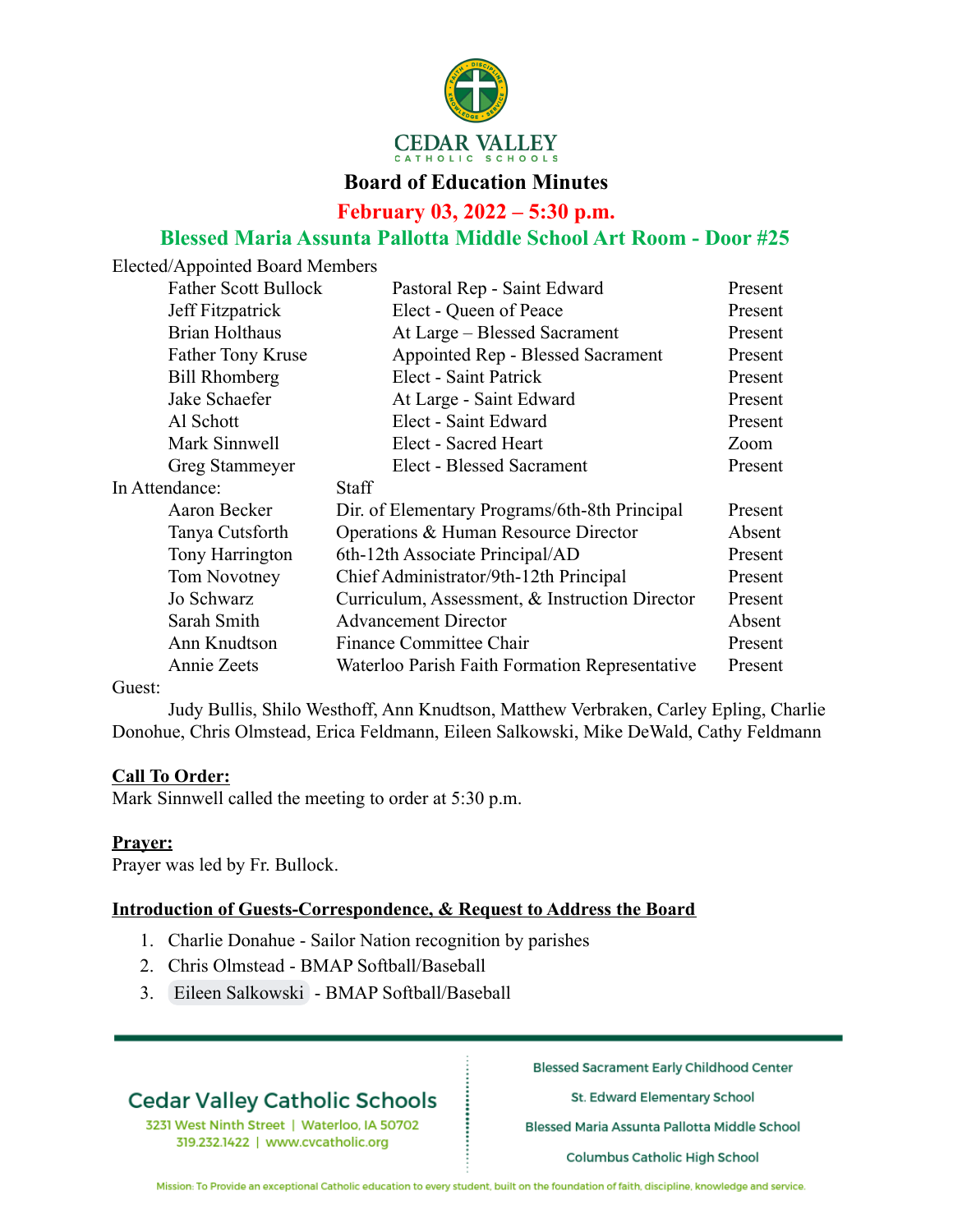

#### **Adjustments to the agenda/Approve the agenda**

(Bill Rhomberg, Fr. Bullock) Motion carried.

#### **Information:**

- 1. Strategic Planning Action Plans Brian Holthaus, Sarah Smith
	- a. Marketing 2 Shilo Westhoff

Shilo provided an update about evaluating the CVCS website. The committee researched several platforms. The committee decided to further investigate eCatholic which is supported by the Archdiocese of Dubuque and is who St. Patrick in Cedar Falls uses. A demo has been scheduled for February 9th. The committee reviewed the purpose of the website discussing marketing versus parent portal. The committee's next steps are to create a flowchart for the website with a completion goal of April 2022. A website conversion is free through eCatholic, but due to the CVCS website being very outdated, a template currently used by Cedar Rapids Xavier may be used. Cost is approximately \$600.00 a year for hosting, support, and maintenance. There may be extra costs for videos and photos. Al Shott has volunteered to pay the difference in cost for this project, if needed.

### **New business – Action Items:**

1. Daycare Handbook Changes & Summer Rates Updates - Carley Epling

A motion to approve the updated fees and rates for summer rates and a new privilege list for weather days, per the CVCS Daycare handbook. (Brian Holthaus, Jeff Fitzpatrick) Motion carried.

### **Consent agenda:**

A motion to approve the consent agenda. (Jake Schaefer, Greg Stammeyer) Motion Carried.

#### **Information:**

- 1. Strategic Planning Action Plans Brian Holthaus, Sarah Smith
	- a. Mission & Catholic Identity Father Scott Bullock & Jo Schwarz The current focus is on service to align service activities with Corporal Works of

# **Cedar Valley Catholic Schools**

3231 West Ninth Street | Waterloo, IA 50702 319.232.1422 | www.cvcatholic.org

**Blessed Sacrament Early Childhood Center** 

St. Edward Elementary School

Blessed Maria Assunta Pallotta Middle School

**Columbus Catholic High School**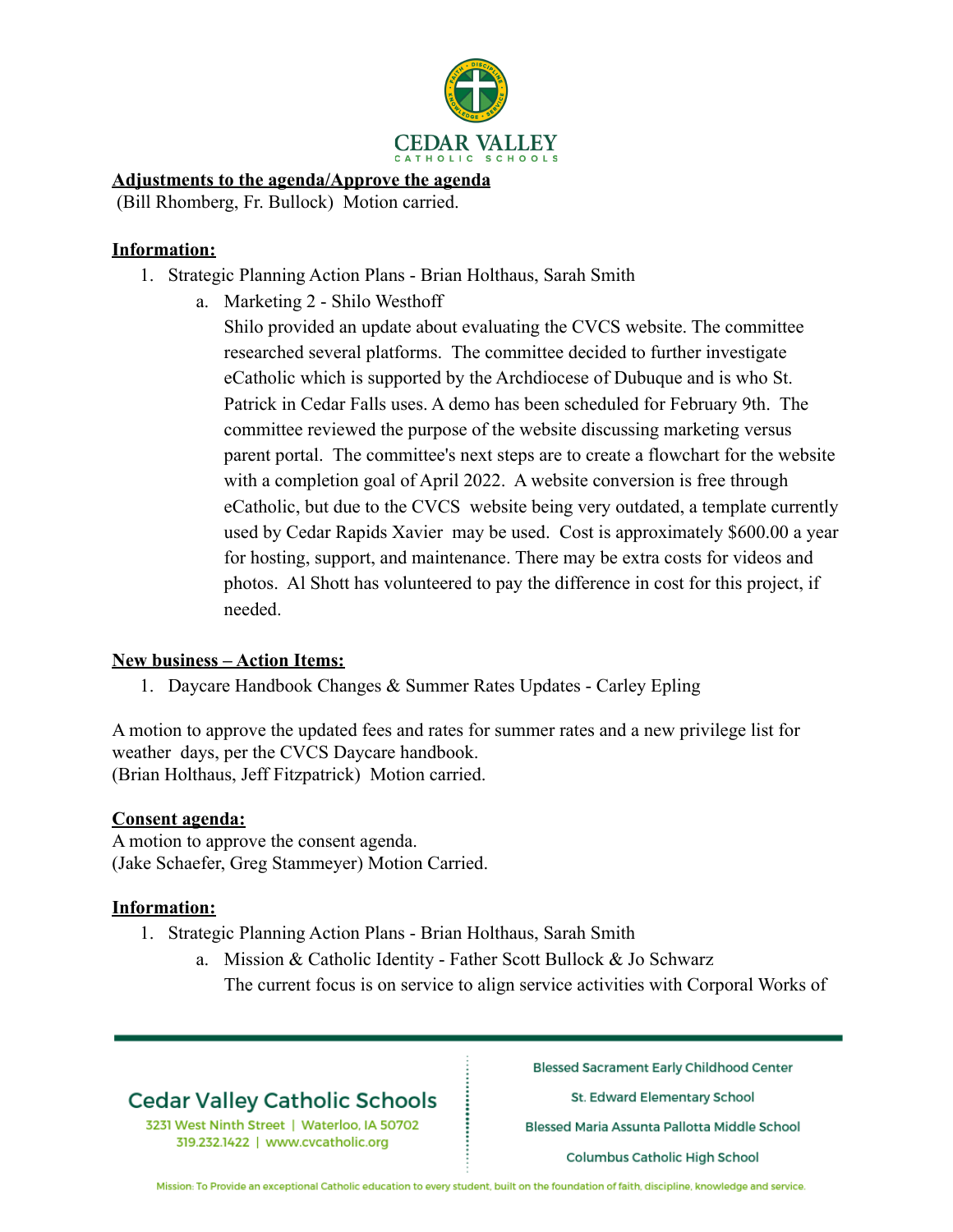

Mercy. The committee continues to seek members from parish councils and high school students. The committee is setting up meeting dates. The committee started by collecting information about service projects already being completed at BMAP and CHS, and connections being made to the Corporal Works. The committee will analyze service opportunities at parishes and determine community organizations to contact to coordinate community needs.

b. Facilities - Tom Novotney

A 20 year maintenance plan for BMAP/CHS campus has been established. A spreadsheet maps out maintenance definitions, aligns contractors for each project, lists preventative/scheduled repairs by timeline. Unscheduled maintenance issues are also being tracked. More tabs on the spreadsheet include a wish list, athletic wish list, and a comparison of budgeted vs actual cost. A suggestion was made to include an assessment of projected repairs/costs to be proactive and anticipate financial impact so we can level out the spending. (planned spending) Blessed Sacrament & St Edward campus maintenance is mostly taken care of through parishes.

- 2. CVCS 2021 ISASP Summaries Jo Schwarz
	- a. Raw data is used to address supports needed by grade levels, published reports (circle graphs) every child who took the assessment is the state average; goal is to be at 70%, we are close to goals, SE compared to local public schools - 50-60%; we are equal to more diverse than local public and performing slightly above them in results; celebrate the ELL proficient work and outpacing public schools in this area; math hit hard during covid due to progressive nature
	- b. BMAP statistically equal to Hoover
	- c. CHS English/Language Arts 84% is impressive lots to celebrate
- 3. Sustainability Report All
	- a. Letter from Archbishop Jackels report complete by 25th of each month, should have some items complete, others are not able to complete by 25th and Arch is aware, plan to include more information needed to be reported in board packet so that it will be included in the future, the Arch will provide assistance/guidance, feedback in putting this together

# **Cedar Valley Catholic Schools**

3231 West Ninth Street | Waterloo, IA 50702 319.232.1422 | www.cvcatholic.org

**Blessed Sacrament Early Childhood Center** 

St. Edward Elementary School

Blessed Maria Assunta Pallotta Middle School

**Columbus Catholic High School**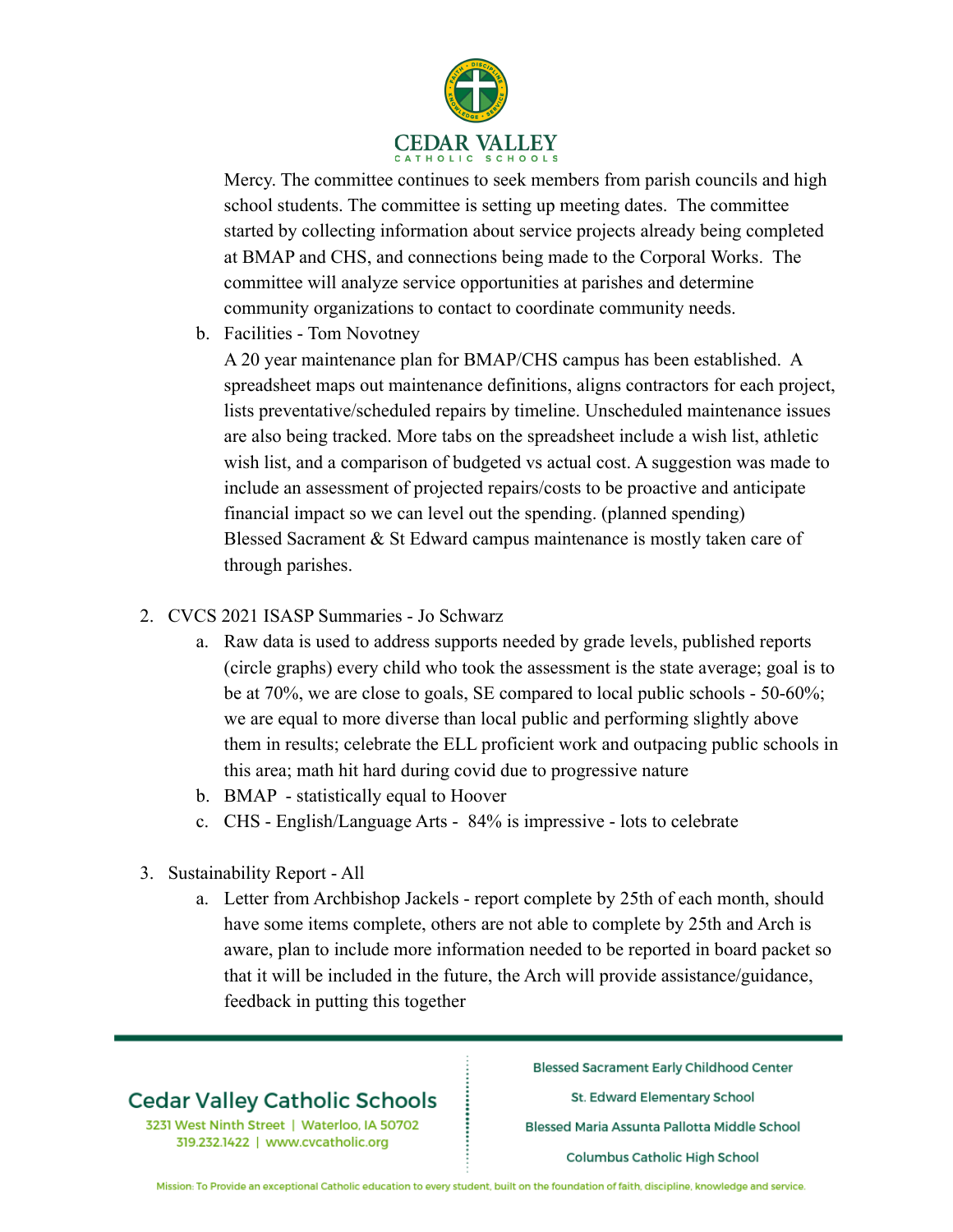

- b. board needs to give direction on capital campaign, 2017 company chosen was the Stier company, resubmit a bid, but not bring companies in again, feasibility study to determine amount likely to raise, structure the campaign, local tuition assistance; get a quote and if reasonable Board still needs to accept them - Greg and Brian like option 3 proceed with a quote from Stier
- c. Brian moves to approve the solicitation for a quote of stier group for supporting the capital campaign (seconded by Jeff Fitzpatrick) Motion carried.
- d. while getting the quote, gather information about performance of past experiences of the Stier group to make a well informed decision, information brought to executive meeting and email board members

### **Old business – Action Items:**

- 1. 2022-2023 Budget Matt Verbraken
	- a. 2022-2023 Tuition (K-12th, PreK 4, PreK 3)
	- b. Tuition Letter

CVCS is looking at a potential additional loss of \$39,000.00 from the Kucera fund due to the reduction in free and reduced lunch numbers. The tuition lock rate will be brought to the finance committee to set up a sub committee.

A motion to approve tuition for the 2022-2023 at a 9% increase across the board as follows: Preschool 3 Year old (4 days a week, morning session only, no before/after) - \$2,376 Preschool 4 Year old - (4 days a week, voluntary pre k session only, no before/after) - \$3,194 K-5th Parish - \$4,109, K-5th Non Parish - \$5,041 6th-8th Parish - \$4,714, 6th-8th Non Parish - \$5,646 9th-12th Parish - \$6,742, 9th-12th Parish Non Parish - \$8,257 (Jeff Fitzpatrick, Fr. Bullock) Motion carried.

**In-service:** The Sacred Congregation for Cathoilc Education; Paragraph 25-32 All Tabled for next month

### **Adjournment:**

A Motion to adjourn the meeting was made at 7:33 pm. (Brian Holthaus, Jake Schaefer) Motion carried.

### **Next Board meeting**:

# **Cedar Valley Catholic Schools**

3231 West Ninth Street | Waterloo, IA 50702 319.232.1422 | www.cvcatholic.org

**Blessed Sacrament Early Childhood Center** 

St. Edward Elementary School

Blessed Maria Assunta Pallotta Middle School

**Columbus Catholic High School**